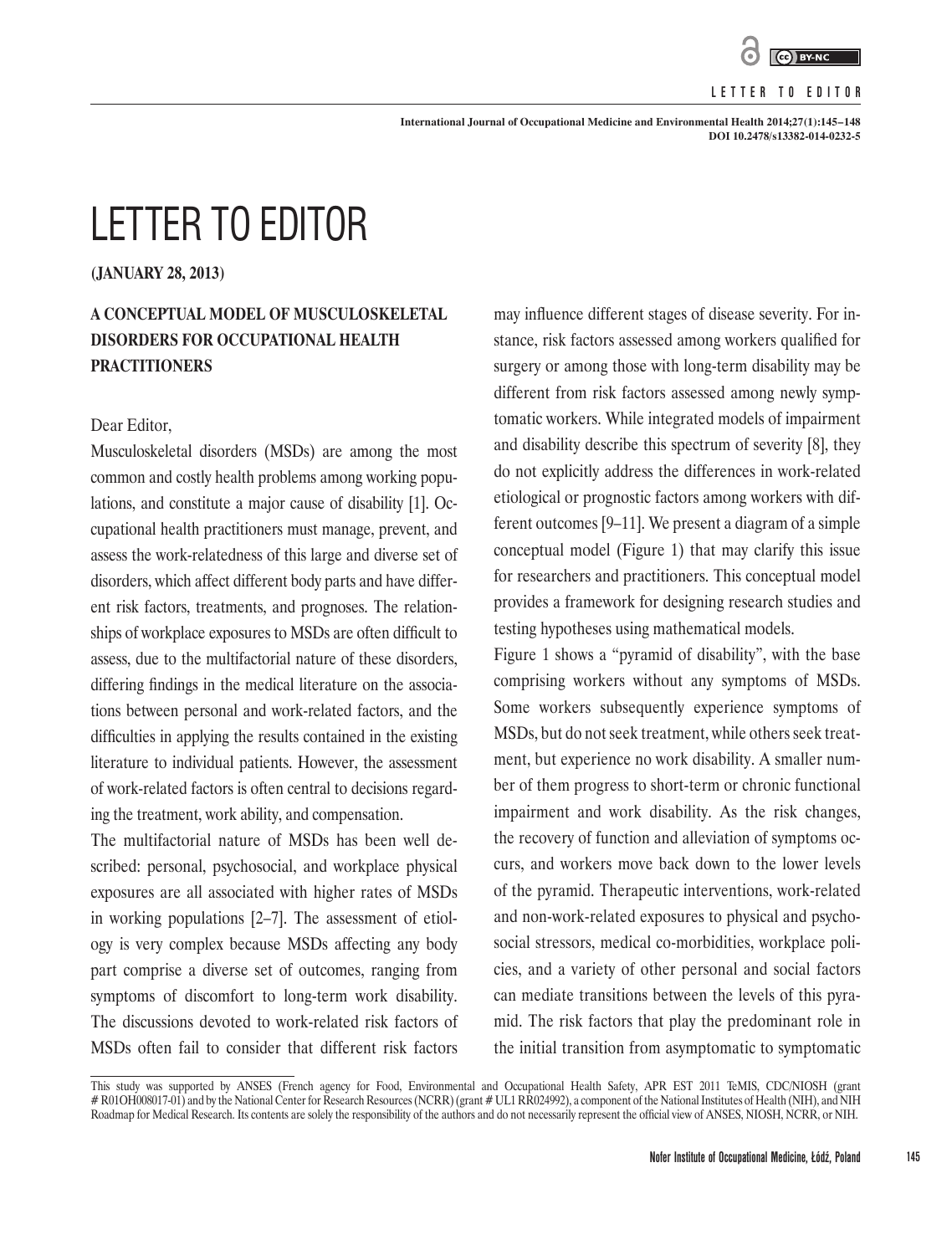

**Fig. 1.** Diagram presenting a conceptual model of the "pyramid of disability"

level may differ from the factors that most strongly affect the prognosis and disability among the symptomatic workers.

There are suggestions in the existing literature that work-related biomechanical factors are probably more strongly associated with the initial incidence of MSDs and transitions between the levels at the bottom of the pyramid [4,12–14], whereas psychosocial and psychological factors may be more strongly associated with the outcome and prognosis [15]. These differences in contribution are likely to be relative, not absolute – psychosocial factors may play a role in early presentation of some disorders [5,16] and changes in workplace ergonomics have been associated with faster return-to-work among those with long-term work absence [17].

Few studies have examined separately the risk factors concerning transitions between different stages of symptoms and disability, nor have most reviews considered separately the risk factors for different outcomes such as MSDs without time loss and MSDs with prolonged time loss. If the risk factors for these outcomes differ, this may explain some of the lack of clarity in the current literature on work-related risk factors and MSDs. It may also explain to some extent the different views on the work-relatedness of MSDs held by different

practitioners. Musculoskeletal specialists such as rheumatologists, rehabilitation specialists, and hand or back surgeons typically see workers referred to them because of prolonged symptoms or work disability, while primary care physicians or occupational health practitioners may be the first to see a newly symptomatic worker; different practitioners may form different conceptions regarding the association between work and MSD that are relevant to their typical patient population. However, research findings or clinical experience related to particular MSD outcomes may not be generalizable to outcomes with greater or lesser severity.

We suggest that clinical practice and future research consider that factors influencing the onset, progression, and recovery from various stages of MSD severity are probably different, and assessments of work-related factors should take into account different stages of MSD severity and progression toward impairment and disability. The model is intended to be a simple illustration of potential differences in relevant risk factors at different stages of progression of MSDs [18]. Studies of MSDs must take into account their multifactorial nature, the complex relationships between biomechanical and psychological factors [19], and diversity of symptoms and disability outcomes seen in populations with work exposures [20]. Further work using this framework would be required to demonstrate the validity and utility of the model based on this concept. The model we have presented is simplistic and requires empiric validation, but may be useful in explaining the differences in views and research findings on work-related risk factors and MSDs. It might encourage further discussions and practical studies in the area of etiology, prevention and treatment of MSDs.

**Key words: Musculoskeletal disorders, MSD, Models, Occupational, Practitioners**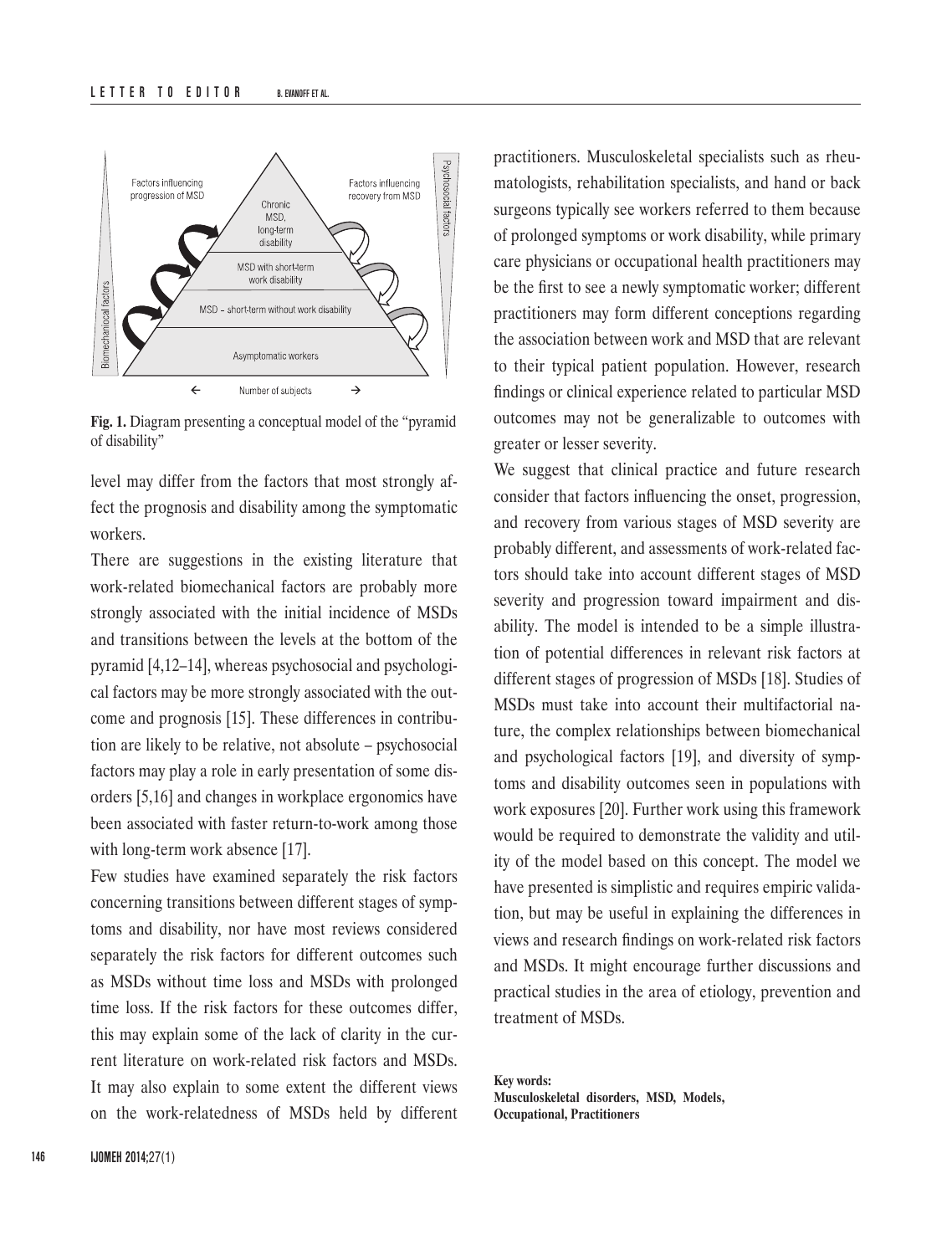### **REFERENCES**

- 1. McDonald M, DiBonaventura M daCosta, Ullman S. Musculoskeletal pain in the workforce: The effects of back, arthritis, and fibromyalgia pain on quality of life and work productivity. J Occup Environ Med. 2011;53(7):765–70, http://dx.doi. org/10.1097/JOM.0b013e318222af81.
- 2. Bongers PM, de Winter CR, Kompier MA, Hildebrandt VH. Psychosocial factors at work and musculoskeletal disease. Scand J Work Environ Health. 1993;19(5):297–312, http:// dx.doi.org/10.5271/sjweh.1470.
- 3. Hagberg M, Silverstein BA, Wells R, Smith MJ, Herbert R, Hendrick HW, et al. Work related musculoskeletal disorders (WMSDs). A reference book for prevention. Bristol: Taylor and Francis; 1995.
- 4. Sluiter BJ, Rest KM, Frings-Dresen MH. Criteria document for evaluating the work-relatedness of upper-extremity musculoskeletal disorders. Scand J Work Environ Health. 2001;27 Suppl 1:1–102.
- 5. Andersen JH, Kaergaard A, Frost P, Thomsen JF, Bonde JP, Fallentin N, et al. Physical, psychosocial, and individual risk factors for neck/shoulder pain with pressure tenderness in the muscles among workers performing monotonous, repetitive work. Spine. 2002;27(6):660–7.
- 6. Jansen JP, Morgenstern H, Burdorf A. Dose-response relations between occupational exposures to physical and psychosocial factors and the risk of low back pain. Occup Environ Med. 2004;61(12):972–9, http://dx.doi.org/10.1136/ oem.2003.012245.
- 7. Macdonald LA, Härenstam A, Warren ND, Punnett L. Incorporating work organisation into occupational health research: An invitation for dialogue. Occup Environ Med. 2008;65(1): 1–3, http://dx.doi.org/10.1136/oem.2007.033860.
- 8.  Finger ME, Glässel A, Erhart P, Gradinger F, Klipstein A, Rivier G, et al. Identification of relevant ICF categories in vocational rehabilitation: A cross sectional study evaluating the clinical perspective. J Occup Rehabil. 2011;21(2):156–66, http://dx.doi.org/10.1007/s10926-011-9308-2.
- 9. Armstrong TJ, Buckle P, Fine LJ, Hagberg M, Jonsson B, Kilbom A, et al. A conceptual model for work-related neck and upper-limb musculoskeletal disorders. Scand J Work Environ Health. 1993;19(2):73–84, http://dx.doi.org/10.5271/sjweh.1494.
- 10. Marras WS. State-of-the-art research perspectives on musculoskeletal disorder causation and control: The need for an intergraded understanding of risk. J Electromyogr Kinesiol. 2004;14(1):1–5, http://dx.doi.org/10.1016/j.jelekin.2003.09.005.
- 11.  Hagberg M, Violante F, Bonfiglioli R, Descatha A, Gold J, Evanoff B, et al. Prevention of musculoskeletal disorders in workers: classification and health surveillance – statements of the Scientific Committee on Musculoskeletal Disorders of the International Commission on Occupational Health. BMC Musculoskelet Disord. 2012;13(1):109, http://dx.doi. org/10.1186/1471-2474-13-109.
- 12. Miranda H, Viikari-Juntura E, Heistaro S, Heliovaara M, Riihimaki H. A population study on differences in the determinants of a specific shoulder disorder versus nonspecific shoulder pain without clinical findings. Am J Epidemiol. 2005;161(9):847–55, http://dx.doi.org/10.1093/aje/kwi112.
- 13. Van Tulder M, Koes B, Bombardier C. Low back pain. Best Pract Res Clin Rheumatol. 2002;16(5):761–75, http://dx.doi. org/10.1053/berh.2002.0267.
- 14. Neupane S, Virtanen P, Leino-Arjas P, Miranda H, Siukola A, Nygård C-H. Multi-site pain and working conditions as predictors of work ability in a 4-year follow-up among food industry employees. Eur J Pain. 2013;17(3):444–51, http://dx.doi.org/10.1002/j.1532-2149.2012.00198.x.
- 15. Fransen M, Woodward M, Norton R, Coggan C, Dawe M, Sheridan N. Risk factors associated with the transition from acute to chronic occupational back pain. Spine. 2002;27(1): 92–8, http://dx.doi.org/10.1097/00007632-200201010-00022.
- 16.  Cote P, van der Velde G, Cassidy JD, Carroll LJ, Hogg-Johnson S, Holm LW, et al. The burden and determinants of neck pain in workers: results of the Bone and Joint Decade 2000– 2010 Task Force on Neck Pain and Its Associated Disorders. Spine (Phila Pa 1976.). 2008;33(4 Suppl):S60–74.